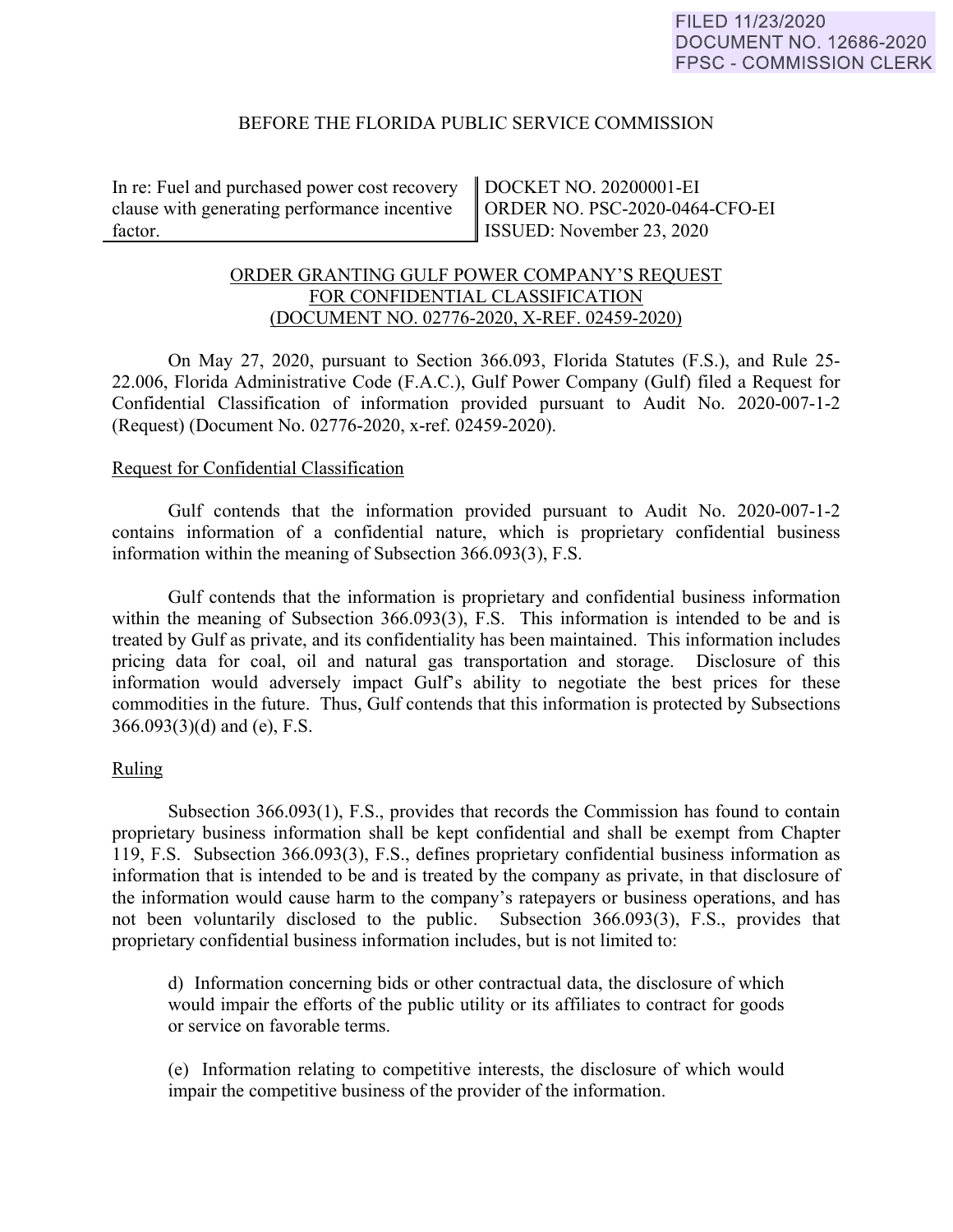# ORDER NO. PSC-2020-0464-CFO-EI DOCKET NO. 20200001-EI PAGE 2

Upon review, it appears the information and data provided in this request satisfies the criteria set forth in Subsection 366.093(3), F.S., for classification as proprietary confidential business information. The transportation and storage pricing data for coal, oil, and natural gas appear to be "information concerning bids or other contractual data, the disclosure of which would impair the efforts of the public utility or its affiliates to contract for goods or services on favorable terms" and "information relating to competitive interests, the disclosure of which would impair the competitive business of the provider of the information." Thus the information identified in Document No. 02776-2020, x-ref. 02459-2020, shall be granted confidential classification.

Pursuant to Subsection 366.093(4), F.S., the information for which confidential classification is granted herein shall remain protected from disclosure for a period of up to 18 months from the date of issuance of this Order. At the conclusion of the 18-month period, the confidential information will no longer be exempt from Subsection 119.07(1), F.S., unless Gulf or another affected person shows, and the Commission finds, that the records continue to contain proprietary confidential business information.

Based on the foregoing, it is hereby

ORDERED by Andrew Giles Fay, as Prehearing Officer, that Gulf Power Company's Request for Confidential Classification for portions of Audit No. 2020-007-1-2 (Document No. 02776-2020, x-ref. 02459-2020), is granted. It is further

ORDERED that the information in Document No. 02776-2020, x-ref. 02459-2020, for which confidential classification has been granted, shall remain protected from disclosure for a period of up to 18 months from the date of issuance of this Order. It is further

ORDERED that this Order shall be the only notification by the Commission to the parties of the date of declassification of the materials discussed herein.